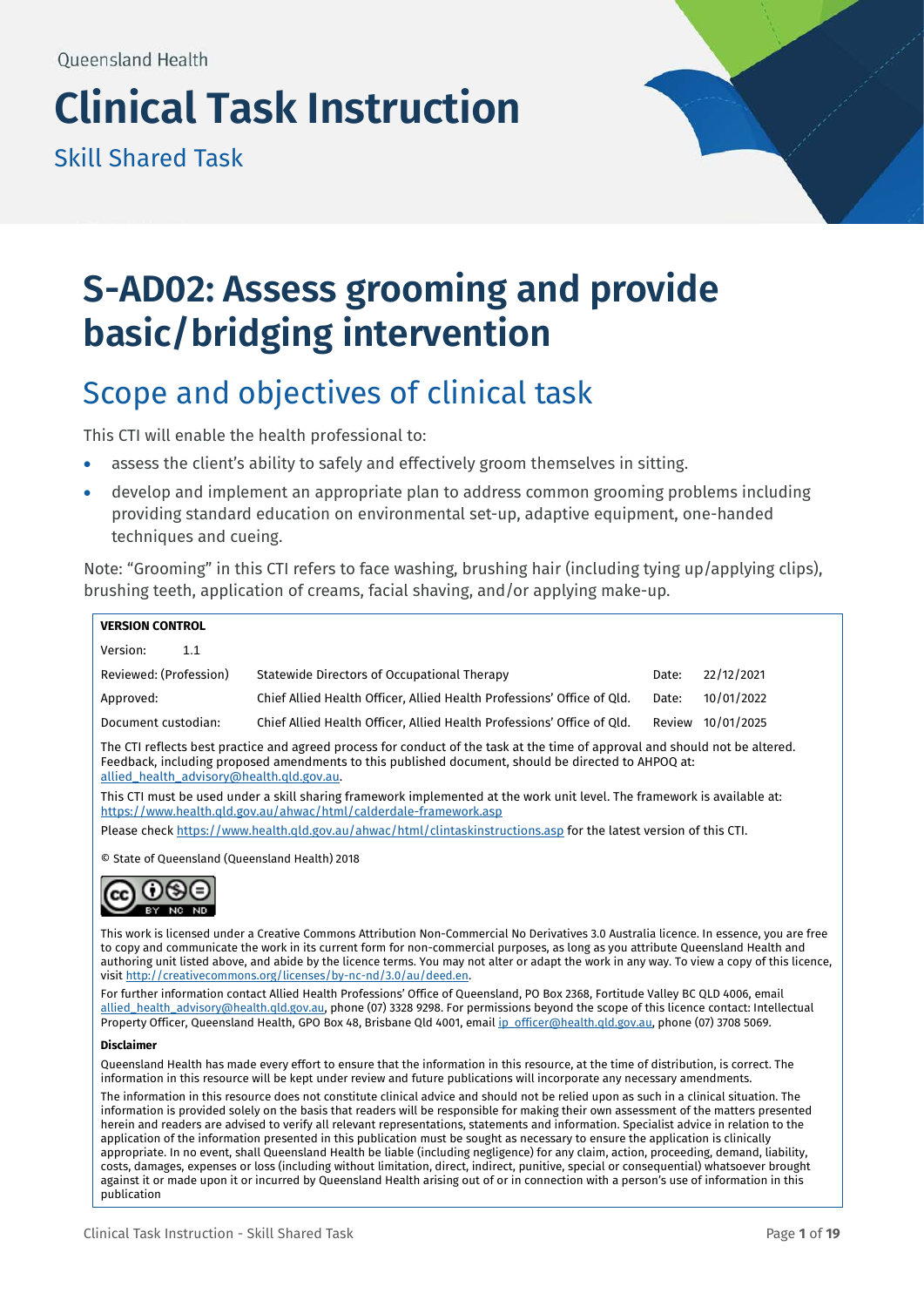# Requisite training, knowledge, skills and experience

## **Training**

- Mandatory training requirements relevant to Queensland Health/Hospital and Health Service (HHS) clinical roles are assumed knowledge for this CTI.
- If not part of mandatory training requirements, complete patient manual handling techniques, including the positioning of a client in sitting.
- This CTI is written for client's performing the task in a seated position. If the local implementation of the CTI will include client's standing during the task, the skill share-trained health professional should have completed training in, or have demonstrated competence in facilitating and assessing safe standing balance e.g. CTI S-MT05: Assess standing balance. A standing balance assessment should be conducted prior to commencing the task. The standing balance assessment should include standing with eyes closed, head back, arms to head, and reaching as components of the task. This variant should be noted in the Performance Criteria Checklist.

## Clinical knowledge

- To deliver this clinical task, a health professional is required to possess the following theoretical knowledge:
	- understanding and ability to identify, from the medical record, subjective history and client observation, common conditions that make grooming tasks difficult. This should include conditions identified in the indications and limitations section of this CTI and/or relevant to the local setting.
	- basic elements of a normal grooming pattern and common deviations e.g. altered posture, unilateral neglect, poor coordination during the task, altered sequencing or incompletion of the task.
	- potential causes for deviations from a normal grooming pattern including pain, medical or surgical restrictions, reduced range of motion, muscle weakness/tightness, neurological conditions, altered vision, altered cognition and altered sensation.
	- common compensatory strategies to assist grooming including pacing, environmental set-up, one-handed techniques and adaptive equipment.
	- risk factors for safe grooming e.g. electric razors and water, sensation and razors and appropriate use of products.
- The knowledge requirements will be met by the following activities:
	- review of the Learning resource.
	- receive instruction from the lead health professional in the training phase.

### Skills or experience

- The following skills or experience are not specifically identified in the task procedure but support the safe and effective performance of the task or the efficiency of the training process and are:
	- **required** by a health professional in order to deliver this task:
		- o competence or the ability to acquire competence in assessing skin sensation for temperature and sharp/blunt discrimination of the hands and face.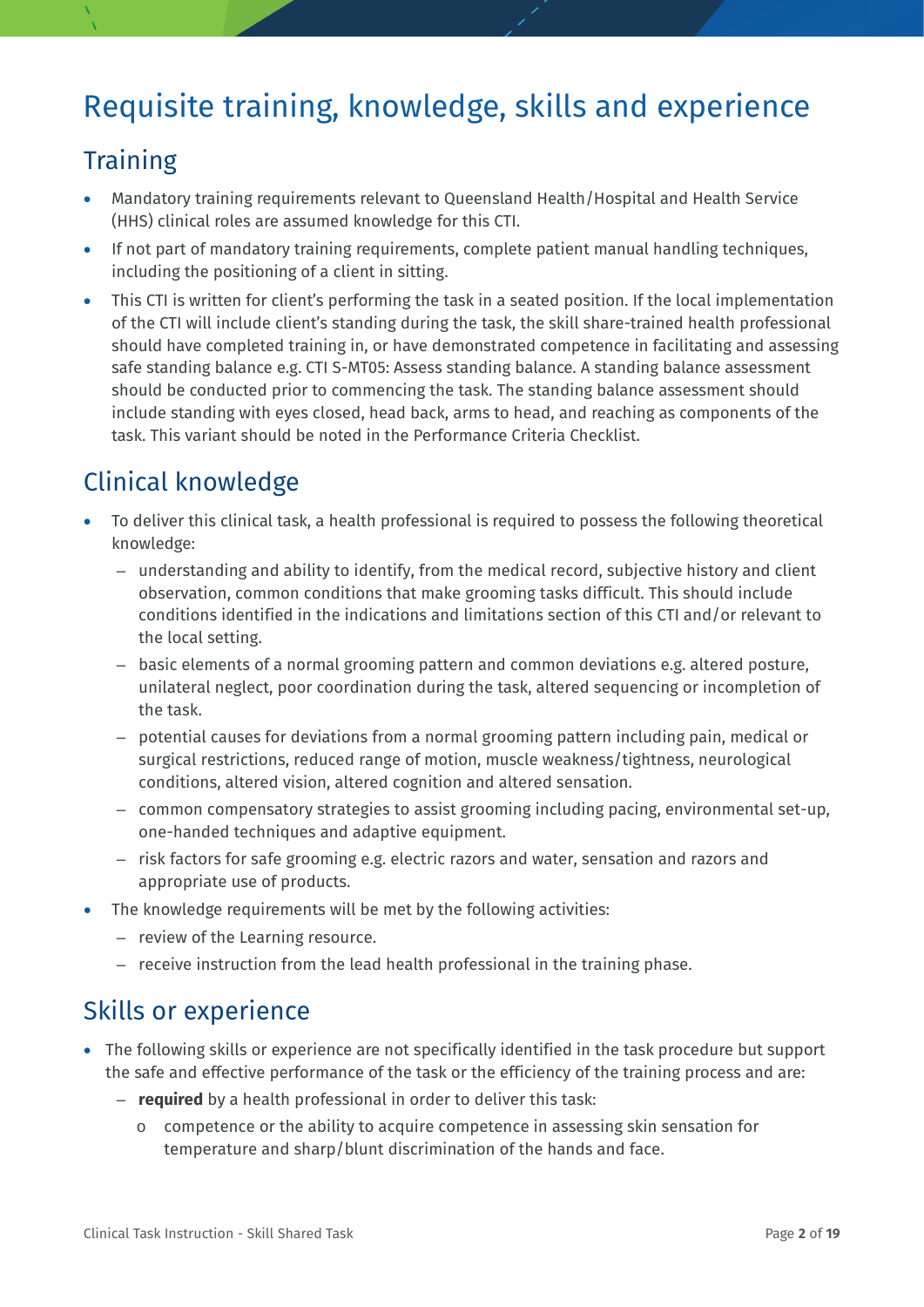- **relevant but not mandatory** for a health professional to possess in order to deliver this task:
	- o experience providing functional rehabilitation programs.

## Indications and limitations for use of a skill shared task

The skill share-trained health professional shall use their independent clinical judgement to determine the situations in which they will deliver this clinical task. The following recommended indications and limitations are provided as a guide to the use of the CTI, but the health professional is responsible for applying clinical reasoning and understanding of the potential risks and benefits of providing the task in each clinical situation.

#### Indications

- The client has been identified as having grooming problems. This may be via referral, subjective history or direct observation e.g. observed difficulty washing face or brushing teeth or hair.
- The client is medically stable and there is no medical prohibition to participating in grooming e.g. the medical record indicates that the client can undertake grooming tasks and vital signs are within expected limits, or the client is living in the community and is not acutely unwell.

## **Limitations**

- The client is known to require full assistance to groom. The client currently receives support from family or service providers for grooming and there has been no change in physical or cognitive function to indicate a need for re-assessment.
- The client demonstrates poor balance whilst sitting in a supportive chair with arm rests and feet flat on the floor. The client must, at a minimum be able to reach to their head, face and neck without a loss of balance in order to proceed with the assessment.
- The client lacks sufficient strength in the upper limbs to grasp an object e.g. squeeze the face washer and reach the head/face and neck. If bilateral deficits are present, cease the task. If deficits are on the dominant side, determine if the client is willing to continue with the assessment and if it is safe to continue i.e. using compensatory strategies with the non-dominant hand. If deficits are on the non-dominant limb, continue the task noting compensatory strategies used during bilateral tasks e.g. placing objects between legs to remove lids.
- The client is known to have ideation apraxia. This is a condition in which an individual is unable to plan movements related to the interaction with objects e.g. trying to put shoes on hands, putting soap on a toothbrush, or buttering bread prior to placing in the toaster.
- The client shows signs of excessive fatigue and/or drowsiness. Schedule the assessment at a time that coincides with an increased level of alertness or at a time when grooming is required e.g. in the morning.
- The client complains of moderate to severe pain at rest and/or pain is aggravated by movement. Consider scheduling the assessment to a time that coincides with analgesia or support the client to avoid aggravating movements during the activity through environmental set-up, cueing or manual guidance.
- The client has moderate to severe ataxia or freezing, increasing the risk of injury including placement of fingers or hygiene products in eyes or abrasion/cuts to the skin.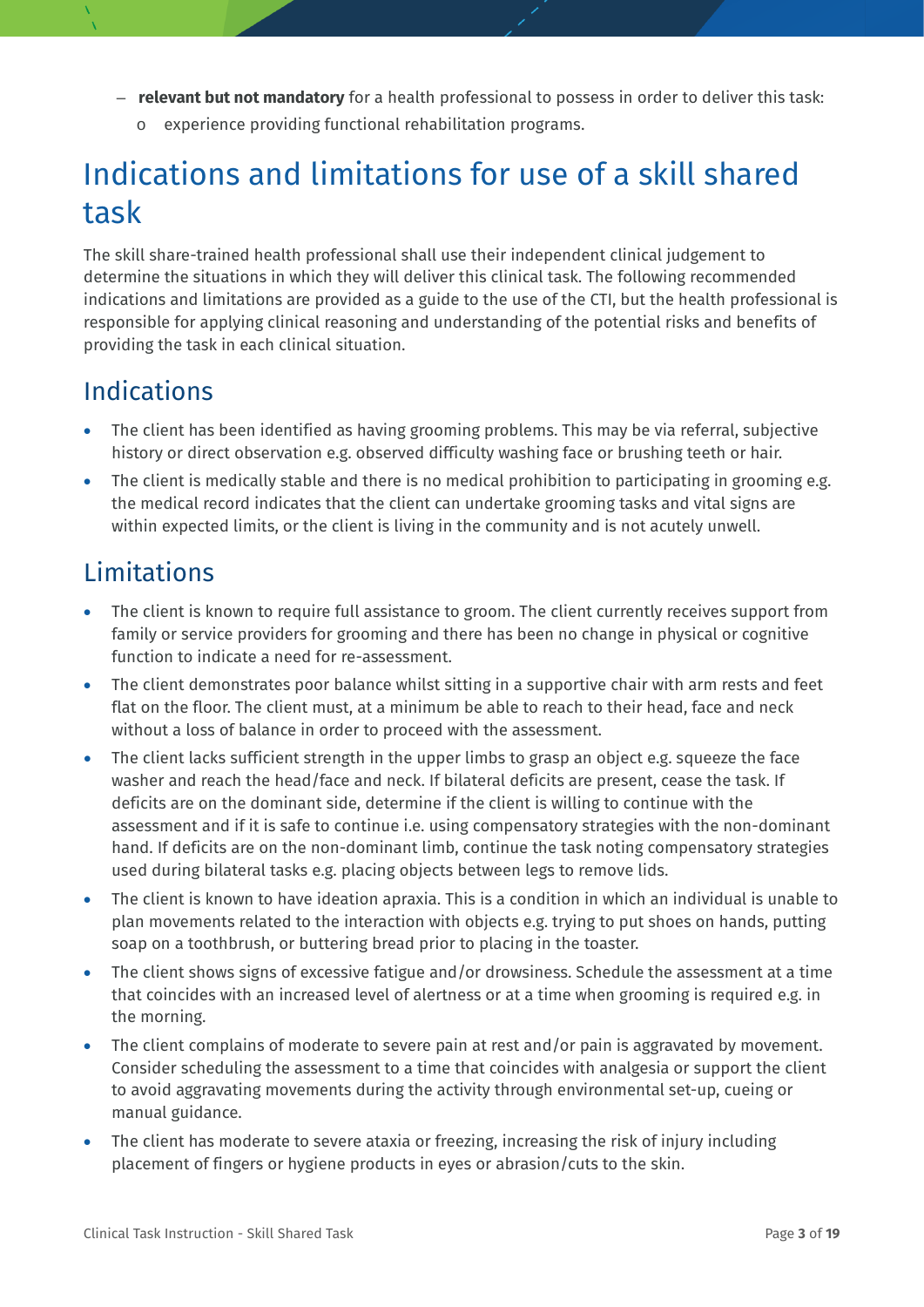- The client has orthopaedic, surgical or medical restrictions. These will be documented via protocols, theatre notes or medical orders e.g. total hip replacement precautions, skin grafting protocols, movement while wearing a range of a movement brace only, sternotomy precautions for upper limb weight bearing or a history of shoulder dislocation or surgery. The client with restrictions must be cleared to undertake the task by the medical team or through a protocol/care pathway and any restrictions must be adhered to during the task. If restrictions are unclear, consult with the treating team.
- The client has a significant cognitive deficit. Observations may include disorientation in the bathroom environment or impulsive, unpredictable or aggressive behaviour. The client must, at a minimum, be able to consistently and appropriately follow single step instructions for safety.
- The client has a known cognitive impairment and wishes to use a razor to shave. Shaving should not be included in the assessment.
- The client has dysphagia or an inability to manage oral secretions safely. This is either documented in the medical record or the client is observed to be drooling or regularly wiping secretions from the mouth. Teeth brushing should not be assessed. Liaise with a health professional with expertise in oral hygiene care.
- The client has wounds to the head and/or neck. If the wound is clean and dry, monitor that the client avoids contact with the wound during the task i.e. during face washing, cream application or shaving. If the wound is not clean and dry, discuss with the healthcare team for appropriate wound management.
- The client has a wound to the hand and does not have a waterproof dressing applied. If relevant, discuss the application of a waterproof dressing with a health professional with expertise in wound dressings.
- The client has a recent upper limb amputation or severe hemiplegia on the dominant side. The client will require retraining in performing tasks with the non-dominant side and use of adaptive techniques. Liaise with a health professional with expertise in functional retraining tasks as part of the management plan.
- The client normally and plans to continue to perform grooming in standing. A standing balance assessment is required prior to commencing the assessment of grooming. This must be undertaken by a health professional with expertise in standing balance.

# Safety and quality

## Client

- The skill share-trained health professional shall identify and monitor the following risks and precautions that are specifically relevant to this clinical task:
	- water temperature should be suitable for the client's sensation. If the client is unable to discriminate temperature, the health professional will monitor and provide assistance as required during the task.
	- if the client is unable to discriminate sharp/blunt, the task should be modified to remove use of a manual razor for shaving e.g. electric razor or assistance provided for shaving.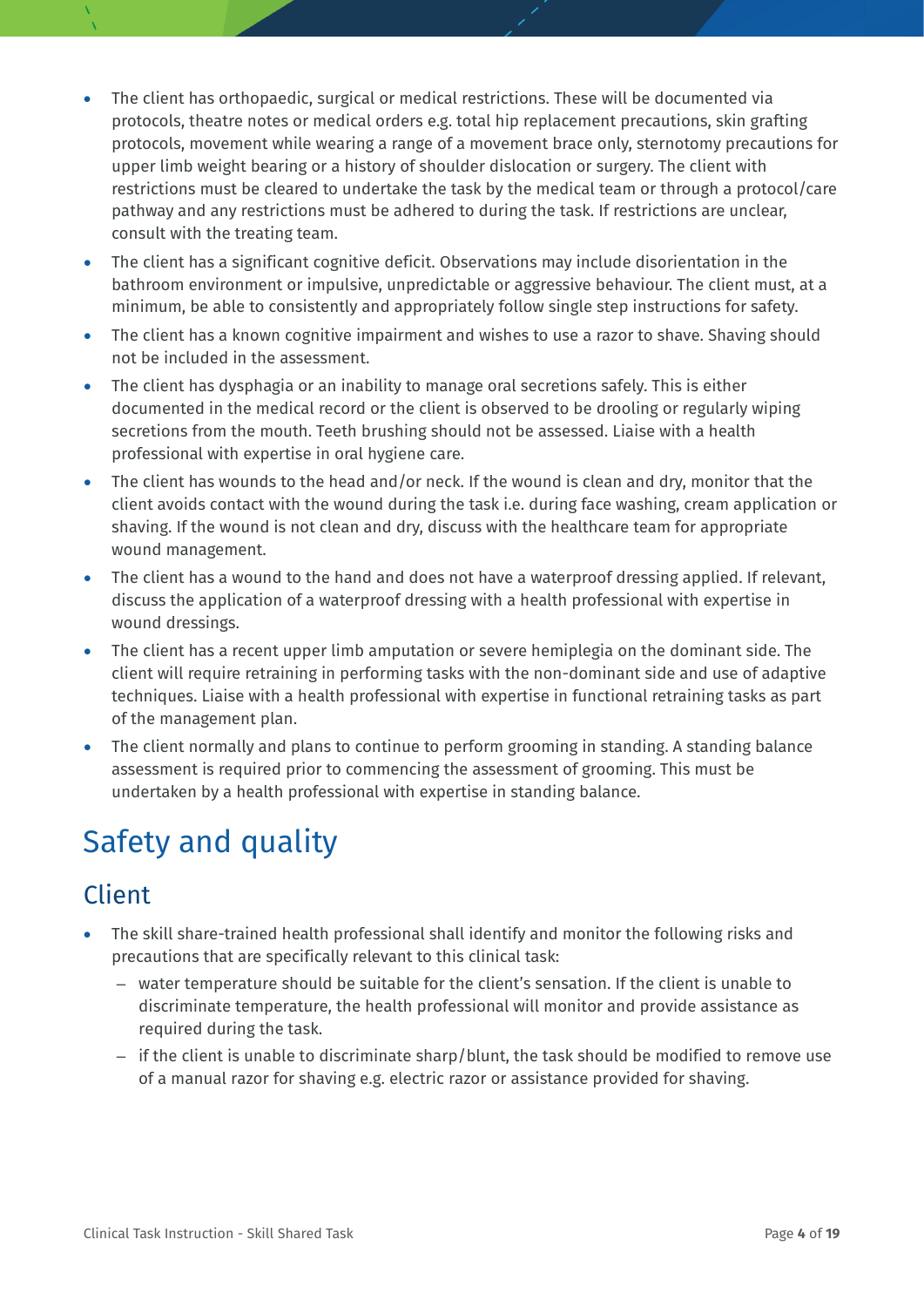## Equipment, aids and appliances

- The client should be assessed using their usual grooming tools i.e. hairbrush, toothbrush and razor. Ensure items are well maintained and that creams/lotions are within the expiry date.
- The safe working load, height and chair dimensions must be suitable for the client.

### Environment

• As this task assesses the client's ability to groom themselves, it should be performed in a private area with a mirror, commonly in the bathroom, or sitting on a chair in the bedroom with a handheld mirror. If using a fixed mirror, the location of the mirror should be accessible for the client e.g. height and position. The task location should also consider the client's modesty, dignity, safety and infection control requirements.

## Performance of clinical task

### 1. Preparation

- Use information collected from the medical chart to determine the client's grooming ability including the use of any modified techniques and/or aids, required assistance and additional infection control requirements as per the *Guide to conducting a grooming history* in the Learning resource. Determine if the client is medically cleared to undertake the task.
- Ensure the client has grooming tools e.g. face washer, toothbrush, toothpaste, brush/comb, lotions/creams, razor and make-up.

#### 2. Introduce task and seek consent

- The health professional checks three forms of client identification: full name, date of birth, **plus one** of the following: hospital unit record (UR) number, Medicare number, or address.
- The health professional introduces the task and seeks informed consent according to the Queensland Health Guide to Informed Decision-making in Health Care,  $2^{nd}$  edition (2017).

### 3. Positioning

- The client's position during the task should be:
	- sitting in a supportive chair with arm rests, in front of a mirror with feet flat on the floor.
	- allow access to a hand basin or bowl for water.
- The health professional's position during the task should be:
	- standing in a position that allows for observation and assistance for safety, if required.

### 4. Task procedure

- The task comprises the following steps:
	- 1. Explain and demonstrate (where applicable) the task to the client.
	- 2. Check the client has understood the task and provide an opportunity to ask questions.
	- 3. Obtain or confirm information from the client (or carer) with regard to:
		- a. current physical capability/issues relevant to grooming.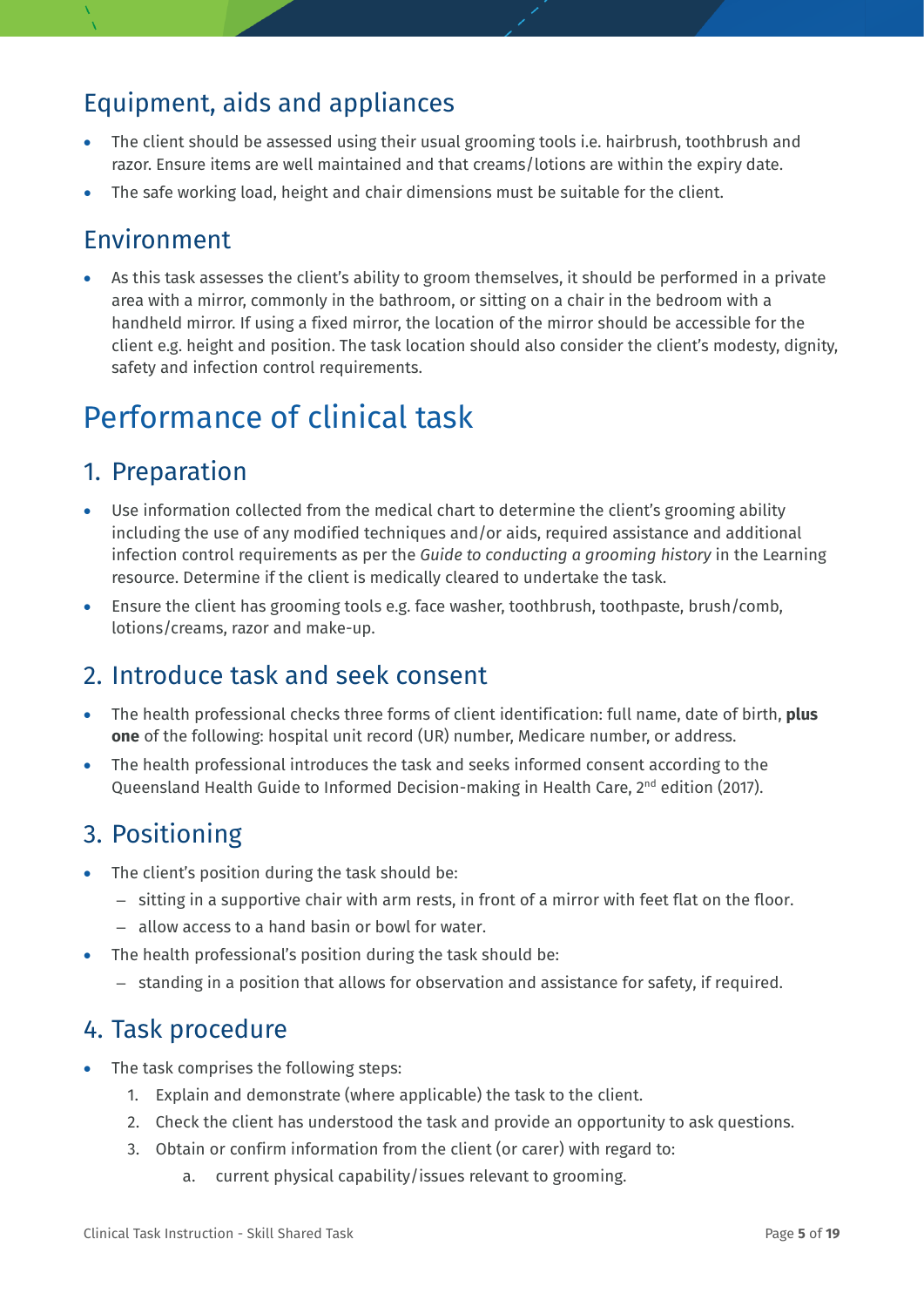- b. assistance required for sitting, sit to stand and standing.
- 4. Based on information provided, determine if the task will progress to include observation of grooming performance.
- 5. Observe the client in sitting. If the client has sitting balance problems, cease the task. See Limitations. Document all observations and liaise with a health professional with expertise in the task.
- 6. In consultation with the client, determine the order that the grooming task assessment will occur considering client preference, task performance requirements and safety.
- 7. Assess skin sensation for the face/neck and both hands. If sensation deficits are present, adjust the assessment process to reduce the risk of harm. See the Safety and quality section.
- 8. Observe the client performing each grooming task using the agreed order. Evaluate performance using *[Table 2:](#page-16-0) Clinical reasoning guide to grooming assessment* in the Learning resource. Provide assistance to complete the task if required, noting any verbal prompting and/or physical assistance.
- 9. Determine if the client would benefit from a basic/bridging intervention/s to improve grooming performance. Refer to *[Table 2:](#page-16-0) Clinical reasoning guide to grooming assessment* in the Learning resource.
- 10. Select appropriate basic/bridging intervention/s considering the client's goals, impact on independence, safety and pace of task performance.
- 11. Discuss and develop a plan with the client and/or carer (if relevant) for the intervention/s i.e. environmental set-up, adaptive equipment, one-handed techniques or cueing. If recommending equipment, include discussion of features, maintenance requirements, risks, costs and proposed benefits for independence.
- 12. Implement the plan by providing education including demonstration (if required) for each intervention. Observe the client using the prescribed environment, technique and/or equipment. Provide cueing and manual guidance if required for safety and training effectiveness. Make any adjustments to the plan to improve performance.
- 13. Determine if the client requires further review and/or functional rehabilitation to achieve grooming goals.

## 5. Monitoring performance and tolerance during the task

- Common errors and compensation strategies to be monitored and corrected during task include:
	- difficulty performing the task when two hands are required e.g. holding a toothbrush and putting toothpaste on, unscrewing lids or removing caps. Provide the client with an opportunity to problem solve a solution. If the client is not successful, prompt and then provide instructions for one-handed techniques and/or provide a physical prompt or manual guidance.
	- unilateral neglect e.g. brushing half their hair or teeth, applying make-up or shaving only half their face. Provide the client with an opportunity to self-correct. If the client does not selfcorrect, prompt the client and then provide instructions to correct and/or provide a physical prompt or manual guidance.
	- pacing of the task is too long or short e.g. brushing teeth for only two seconds or shaving over the same spot. Provide the client with a verbal cue. If required for safety provide manual guidance.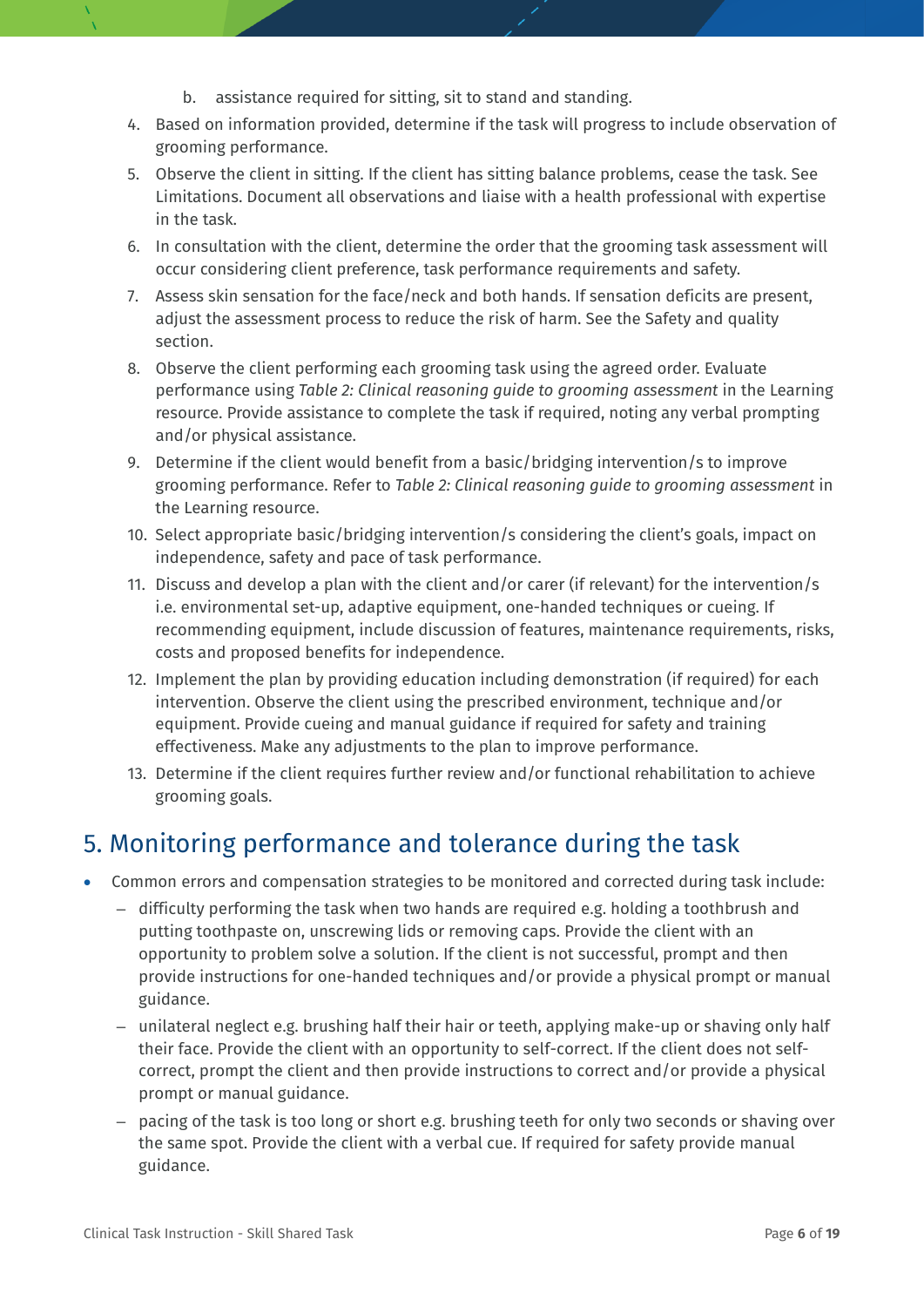- repetition of task activities e.g. puts toothpaste on again and re-brushes teeth. Provide the client with a verbal cue. If required for safety provide manual guidance.
- missing components of the task e.g. washing face with a dry washcloth or not putting toothpaste on the toothbrush. Provide the client with an opportunity to self-correct. If the client does not self-correct, verbally prompt the client and then provide instructions and/or a physical prompt or manual guidance.
- unsafe use of grooming tools e.g. poking eye, attempting to shave tongue or rubbing hand cream/lotion into eyes. Provide the client with a verbal cue. If required for safety provide a physical prompt or manual guidance.
- fatigue or drowsiness during task performance. Observations may include yawning, closing of eyes or taking rest breaks during the task. Confirm the client consents to continue the task and prompt them to do so. If symptoms persist, cease the task noting the duration and tasks completed.
- Monitor for adverse reactions and implement appropriate mitigation strategies as outlined in the Safety and quality section above.

### 6. Progression

• The client may require further assessment if grooming goals change such as discharge destination, restrictions or if factors impacting grooming improve or decline e.g. an improvement in fine motor skills or balance/postural control.

#### 7. Document

- Document the outcomes of the task as part of the skill share-trained health professional's entry in the relevant clinical record, consistent with relevant documentation standards and local procedures, commenting on the client's ability to complete the task including:
	- − the outcome of skin sensation testing for the face and hands i.e. hot/cold, sharp/blunt and any safety requirements for task performance.
	- − the environment the task was undertaken in e.g. hospital ward bathroom, client's bedroom, kitchen table.
	- − observations on initiation and completion of the task in a timely manner. observations on planning of the task including correct use of any required equipment.
	- − the specifics of task performance including initiation, planning, performance order, ability to recognise items and problem solve.
	- − safety during the task and the client's awareness of the potential dangers.
	- − observations if the task was completed effectively.
	- − the level of assistance required, the use of redirection/verbal cueing or manual guidance. If the assessment identified that no assistance was required record, 'independent'.
	- a recommendation for ongoing grooming performance including a plan to achieve this e.g. environmental set-up, provision of equipment, carer to provide assistance/supervision or commencement of a rehabilitation program.
- The skill shared task should be identified in the documentation as 'delivered by skill share-trained (*insert profession*) implementing CTI S-AD02: Assess grooming and provide basic/bridging intervention" or similar wording.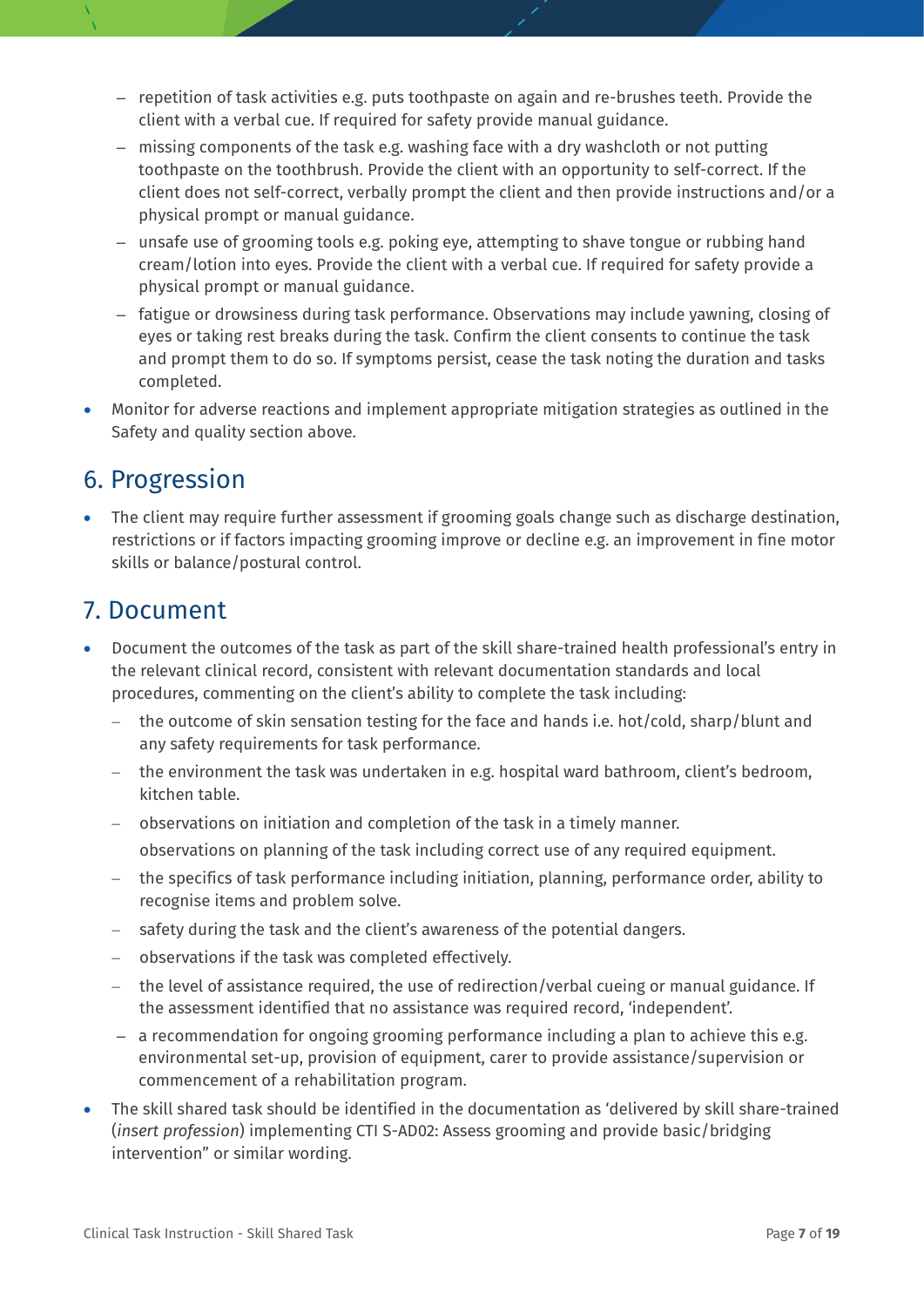# **References and supporting documents**

• Queensland Health (2017). Guide to Informed Decision-making in Health Care (2<sup>nd</sup> edition). Available at: https://www.health.qld.gov.au/ data/assets/pdf\_file/0019/143074/ic-guide.pdf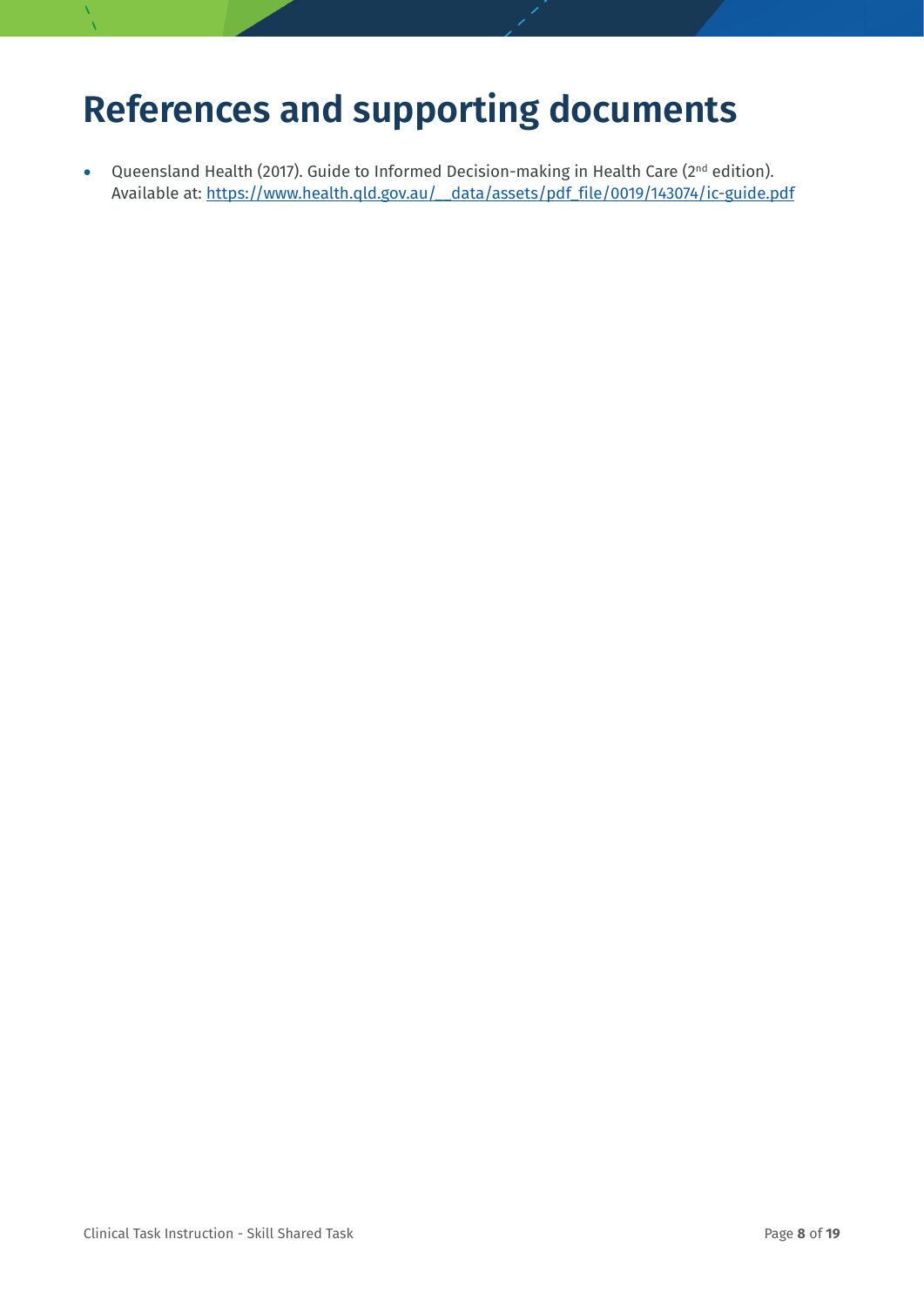# **Assessment: performance criteria checklist**

# S-AD02: Assess grooming and provide basic/bridging intervention

| <b>Position:</b><br>Name:                                                                                                                                                                                                     |                                                                                                                                                     | <b>Work Unit:</b>                          |                                            |                                            |  |
|-------------------------------------------------------------------------------------------------------------------------------------------------------------------------------------------------------------------------------|-----------------------------------------------------------------------------------------------------------------------------------------------------|--------------------------------------------|--------------------------------------------|--------------------------------------------|--|
|                                                                                                                                                                                                                               | <b>Performance criteria</b>                                                                                                                         | <b>Knowledge</b><br>acquired               | <b>Supervised</b><br>task practice         | <b>Competency</b><br>assessment            |  |
|                                                                                                                                                                                                                               |                                                                                                                                                     | Date and initials<br>of supervising<br>AHP | Date and initials<br>of supervising<br>AHP | Date and initials<br>of supervising<br>AHP |  |
|                                                                                                                                                                                                                               | Demonstrates knowledge of fundamental concepts required<br>to undertake the task through observed performance and<br>the clinical reasoning record. |                                            |                                            |                                            |  |
| Identifies indications and safety considerations for the task<br>and makes appropriate decisions to implement the task,<br>including any risk mitigation strategies, in accordance with<br>the clinical reasoning record.     |                                                                                                                                                     |                                            |                                            |                                            |  |
|                                                                                                                                                                                                                               | Completes preparation for the task including ensuring<br>grooming tools are available and in good working order.                                    |                                            |                                            |                                            |  |
|                                                                                                                                                                                                                               | Describes the task and seeks informed consent.                                                                                                      |                                            |                                            |                                            |  |
| Prepares the environment and positions self and client<br>appropriately to ensure safety and effectiveness of the task,<br>including reflecting on risks and improvements in the<br>clinical reasoning record where relevant. |                                                                                                                                                     |                                            |                                            |                                            |  |
|                                                                                                                                                                                                                               | Delivers the task effectively and safely as per the CTI<br>procedure in accordance with the Learning Resource.                                      |                                            |                                            |                                            |  |
| a)                                                                                                                                                                                                                            | Clearly explains and demonstrates the task, checking<br>the client's understanding.                                                                 |                                            |                                            |                                            |  |
| b)                                                                                                                                                                                                                            | Obtains a grooming history from the medical record<br>and subjectively from the client/carer.                                                       |                                            |                                            |                                            |  |
| $\mathsf{c}$                                                                                                                                                                                                                  | Confirms the client's capacity to participate in a<br>grooming assessment including dynamic sitting<br>balance.                                     |                                            |                                            |                                            |  |
| $\mathsf{d}$                                                                                                                                                                                                                  | Determines a suitable order for grooming tasks<br>considering client preference, task performance<br>requirements and safety.                       |                                            |                                            |                                            |  |
| e)                                                                                                                                                                                                                            | Assesses skin sensation for face/neck and both hands<br>and adjusts the assessment appropriately to any<br>identified deficits (if present).        |                                            |                                            |                                            |  |
| f)                                                                                                                                                                                                                            | Observes the client grooming.                                                                                                                       |                                            |                                            |                                            |  |
| g)                                                                                                                                                                                                                            | Describes grooming performance including<br>compensatory strategies and limitations.                                                                |                                            |                                            |                                            |  |
| h)                                                                                                                                                                                                                            | Determines if the client would benefit from a<br>basic/bridging intervention.                                                                       |                                            |                                            |                                            |  |
| i)                                                                                                                                                                                                                            | Selects appropriate intervention/s.                                                                                                                 |                                            |                                            |                                            |  |
| j)                                                                                                                                                                                                                            | Develops a plan with the client for the intervention/s.                                                                                             |                                            |                                            |                                            |  |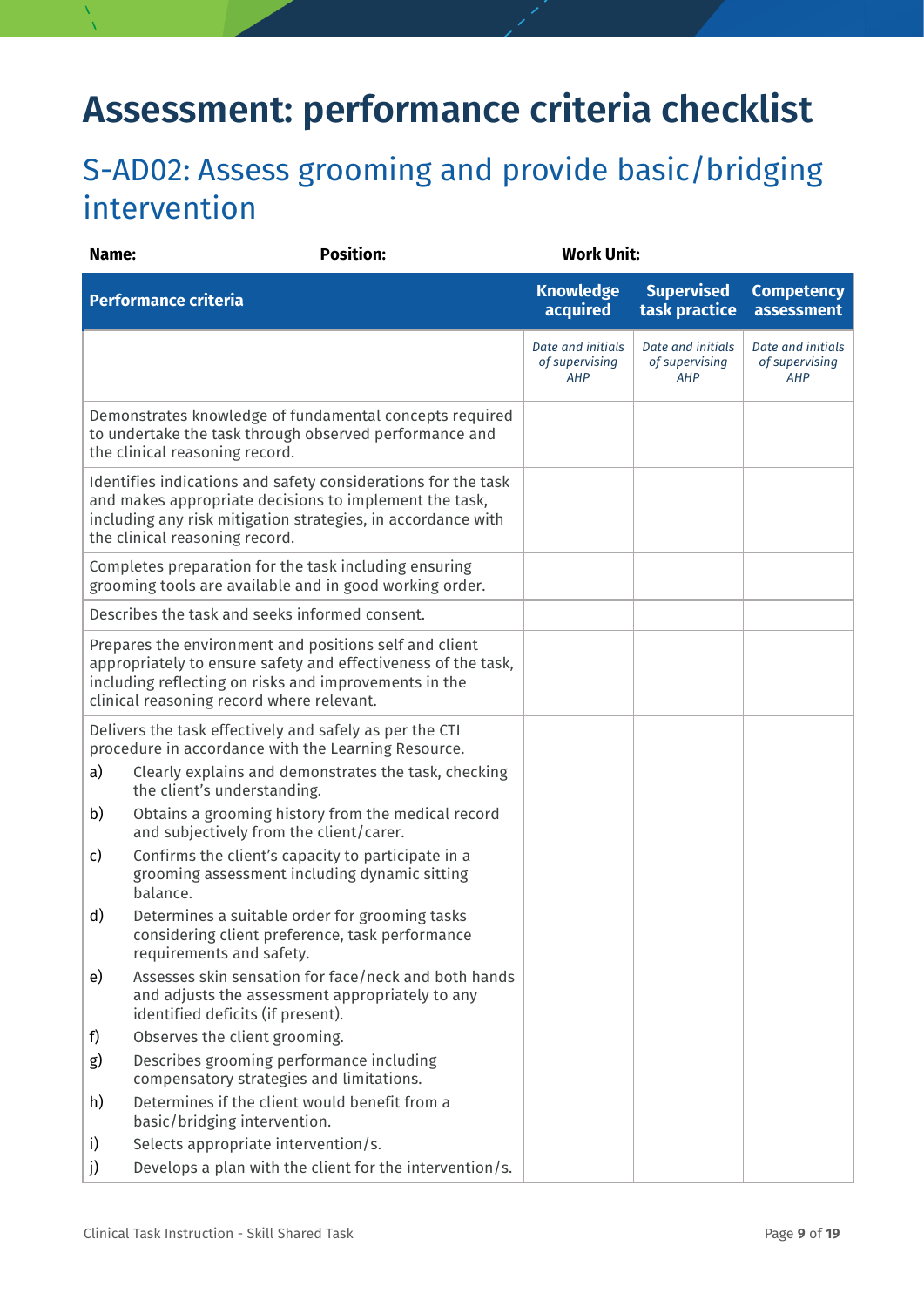| $\mathsf{k}$<br>Implements the agreed planned intervention/s,<br>including observation of the client using the<br>technique/equipment.                                                                                  |                       |                         |  |  |  |
|-------------------------------------------------------------------------------------------------------------------------------------------------------------------------------------------------------------------------|-----------------------|-------------------------|--|--|--|
| Makes any adjustments to the plan.<br>I)                                                                                                                                                                                |                       |                         |  |  |  |
| Determines if the client will require review and/or<br>m)<br>rehabilitation.                                                                                                                                            |                       |                         |  |  |  |
| During the task, maintains a safe clinical environment<br>n)<br>and manages risks appropriately.                                                                                                                        |                       |                         |  |  |  |
| Monitors for performance errors and provides appropriate<br>correction, feedback and/or adapts the task to improve<br>effectiveness, in accordance with the clinical reasoning<br>record.                               |                       |                         |  |  |  |
| Documents in the clinical notes including a reference to the<br>task being delivered by the skill share-trained health<br>professional and the CTI used.                                                                |                       |                         |  |  |  |
| If relevant, incorporates outcomes from the task into an<br>intervention plan e.g. plan for task progression, interprets<br>findings in relation to care planning, in accordance with the<br>clinical reasoning record. |                       |                         |  |  |  |
| Demonstrates appropriate clinical reasoning throughout the<br>task, in accordance with the Learning Resource.                                                                                                           |                       |                         |  |  |  |
| Notes on the service model in which the health profession will be performing this task:                                                                                                                                 |                       |                         |  |  |  |
| For example: the type of setting (community, medical assessment planning unit) and any additional<br>client groups in scope e.g. standing, weight bearing restrictions, surgical conditions, etc.                       |                       |                         |  |  |  |
| <b>Comments:</b>                                                                                                                                                                                                        |                       |                         |  |  |  |
|                                                                                                                                                                                                                         |                       |                         |  |  |  |
| <b>Record of assessment competence:</b>                                                                                                                                                                                 |                       |                         |  |  |  |
| Assessor<br>name:                                                                                                                                                                                                       | Assessor<br>position: | Competence<br>achieved: |  |  |  |
| <b>Scheduled review:</b>                                                                                                                                                                                                |                       |                         |  |  |  |
| Review<br>$\prime$<br>date:                                                                                                                                                                                             |                       |                         |  |  |  |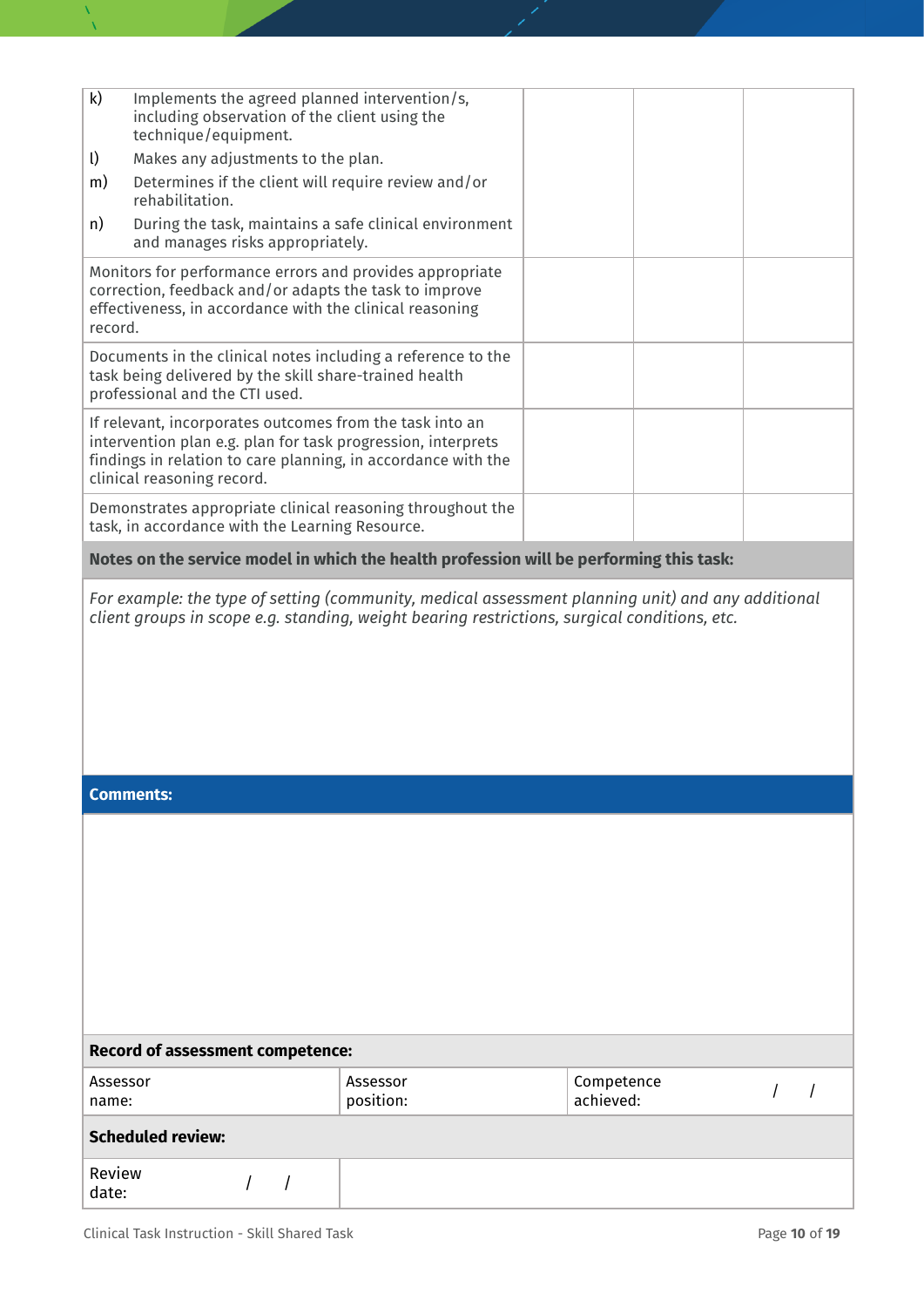# **S-AD02: Assess grooming and provide basic/bridging intervention**

## Clinical reasoning record

- The clinical reasoning record can be used:
	- as a training resource, to be completed after each application of the skill shared task (or potential use of the task) in the training period and discussed in the supervision meeting.
	- after training is completed for the purposes of periodic audit of competence.
	- after training is completed in the event of an adverse or sub-optimal outcome from the delivery of the clinical task, to aid reflection and performance review by the lead practitioner.
- The clinical reasoning record should be retained with the clinician's records of training and not be included in the client's clinical documentation.

Date skill shared task delivered:

#### 1. Setting and context

• insert concise point/s outlining the setting and situation in which the task was performed, and their impact on the task

## 2. Client

#### **Presenting condition and history relevant to task**

insert concise point/s on the client's presentation in relation to the task e.g. presenting condition, relevant past history, relevant assessment findings

#### **General care plan**

insert concise point/s on the client's general and profession-specific/allied health care plan e.g. acute inpatient, discharge planned in 2/7

#### **Functional considerations**

insert concise point/s of relevance to the task e.g. current functional status, functional needs in home environment or functional goals. If not relevant to task - omit.

#### **Environmental considerations**

insert concise point/s of relevance to the task e.g. environment set-up/preparation for task, equipment available at home and home environment. If not relevant to task - omit.

#### **Social considerations**

• insert concise point/s of relevance to the task e.g. carer considerations, other supports, client's role within family, transport or financial issues impacting care plan. If not relevant to task - omit.

#### **Other considerations**

insert concise point/s of relevance to the task not previously covered. If none - omit.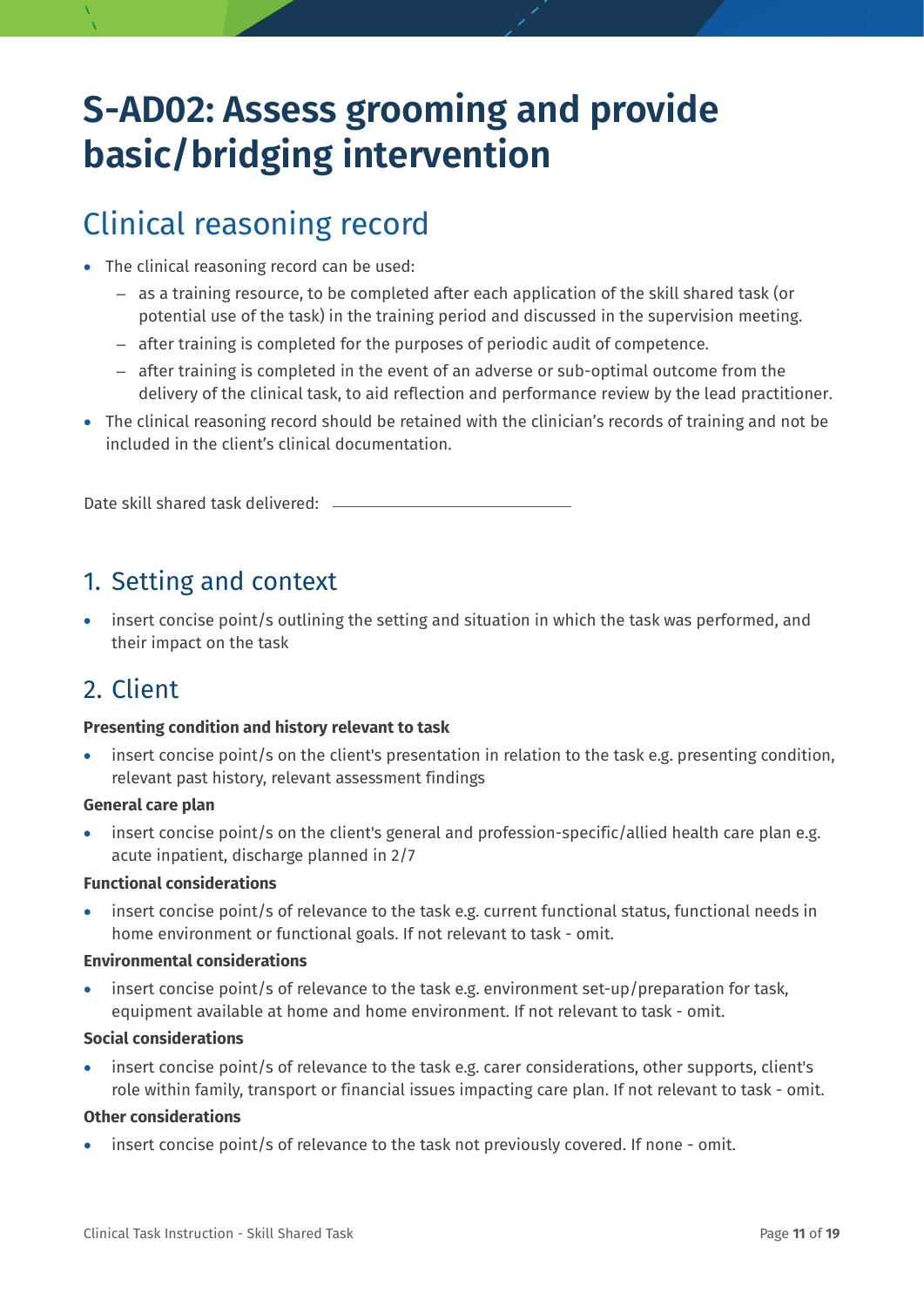## 3. Task indications and precautions considered

#### **Indications and precautions considered**

• insert concise point/s on the indications present for the task, and any risks or precautions, and the decision taken to implement/not implement the task including risk management strategies.

#### 4. Outcomes of task

• insert concise point/s on the outcomes of the task including difficulties encountered, unanticipated responses

#### 5. Plan

• insert concise point/s on the plan for further use of the task with this client including progression plan (if relevant)

#### 6. Overall reflection

• insert concise point/s on learnings from the use of the task including indications for further learning or discussion with the lead practitioner

| Skill share-trained health professional      | Lead health professional (trainer)                                |
|----------------------------------------------|-------------------------------------------------------------------|
| Name:                                        | Name:                                                             |
| Position:                                    | Position:                                                         |
| Date this case was discussed in supervision: |                                                                   |
| <b>Outcome of supervision discussion:</b>    | e.g. further training, progress to final<br>competency assessment |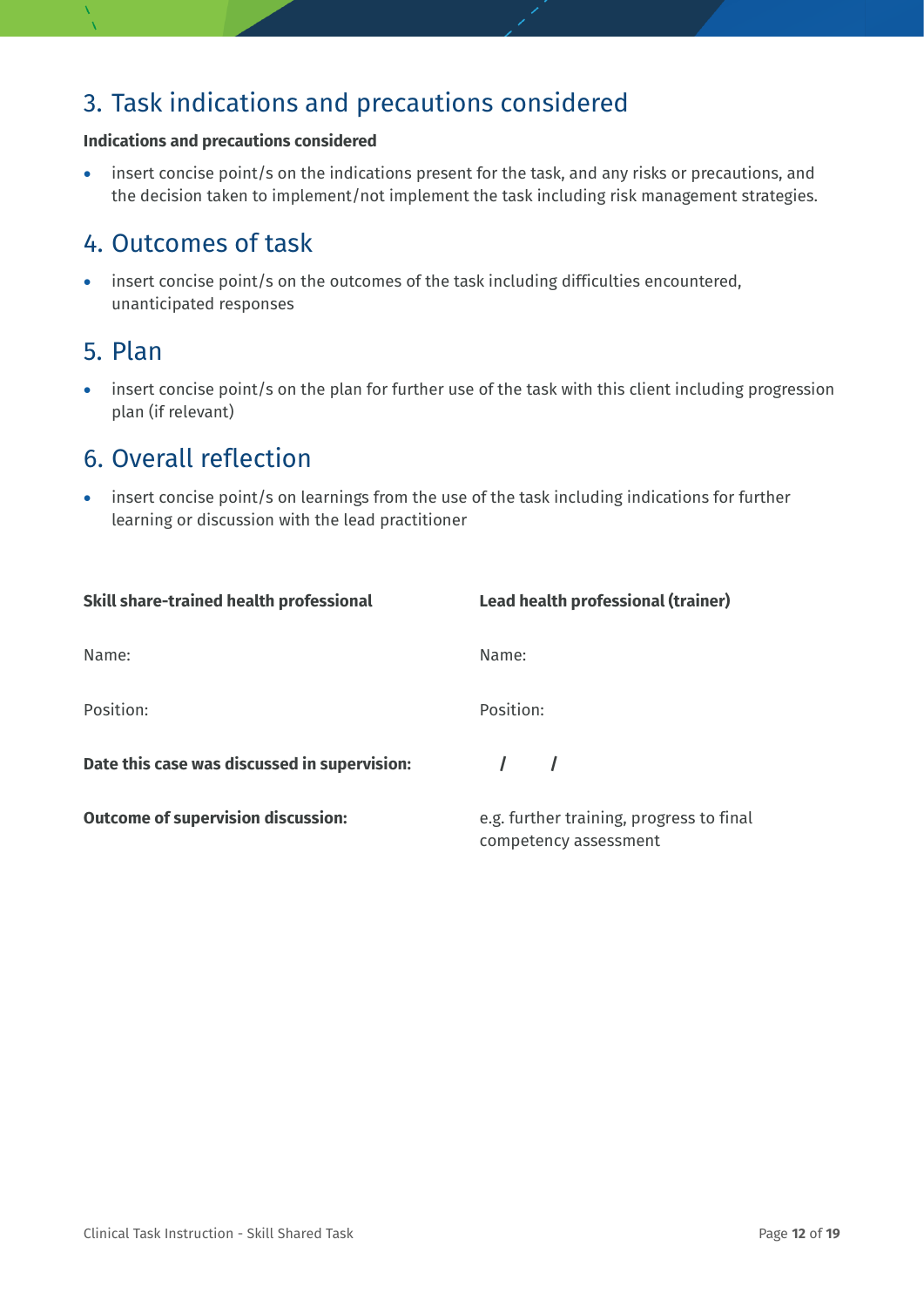# **Assess grooming and provide basic/bridging intervention: Learning resource**

When assessing a client's ability to groom, the person, the environment and the occupation (reason for grooming) should be explored. The Occupational Performance Model (Australia) is a model that assists occupational therapists to examine these aspects of functional activities. For further information read:

- Occupational Performance Model (Australia). (2014). Available at: <http://www.occupationalperformance.com/> Including subsections:
	- Definitions <http://www.occupationalperformance.com/definitions/>
	- Structure: Construct 4: Occupational Performance Components

<http://www.occupationalperformance.com/constructs-and-structure-construct-4/>

## Required reading

- Cohen-Mansfield J, Jensen B (2007). Dressing and grooming: preferences of community-dwelling older adults. Journal of Gerontological Nursing 33(2):31-9. Available through [CKN](https://www.ckn.org.au/) for Queensland Health staff.
- Edmans J (Ed). (2010). Occupational therapy and stroke (2nd edition). Appendix: One-handed techniques. Blackwell Publishing Ltd. ISBN: 978-1-405-19266-8. Available at: <http://onlinelibrary.wiley.com/doi/10.1002/9781444323801.app1/pdf>
- Schell, B (2018). Chapter 44: Theory of Occupational Adaptation. In, Willard and Spackman's Occupational Therapy. Wolters Kluwer. This resource is commonly located in Occupational Therapy departments, where this is not available alternative resources should be located.

#### Balanced sitting

The following information is adapted from Carr and Shepherd (1987), *Chapter 5: Balanced Sitting. A motor relearning programme for stroke* and describes the essential components to maintain upright sitting and common deviations observed.

- The essential components of sitting alignment relate to sitting up straight:
	- feet and knees close together
	- weight evenly distributed across the base of support i.e. feet and buttock
	- hips flexed to ~90°, trunk straight/extended i.e. shoulders over hips
	- shoulders level with head balanced.
- Dynamic sitting balance includes the ability to make:
	- postural adjustments in preparation/anticipation of movement and
	- ongoing postural adjustments whilst performing a task.
- The analysis of sitting consists of observation of the client's alignment in quiet sitting, followed by their ability to make postural adjustments when challenged e.g. closing eyes, when moving (e.g. deep breath, head/trunk turning, reaching) and responding to the environment (e.g. timer, unstable or conformable seating surface etc.). Common compensatory strategies include:
	- widening the base of support e.g. feet and/or knees apart or using arms for support.
	- voluntarily restricting movement e.g. holding self stiffly or holding breath.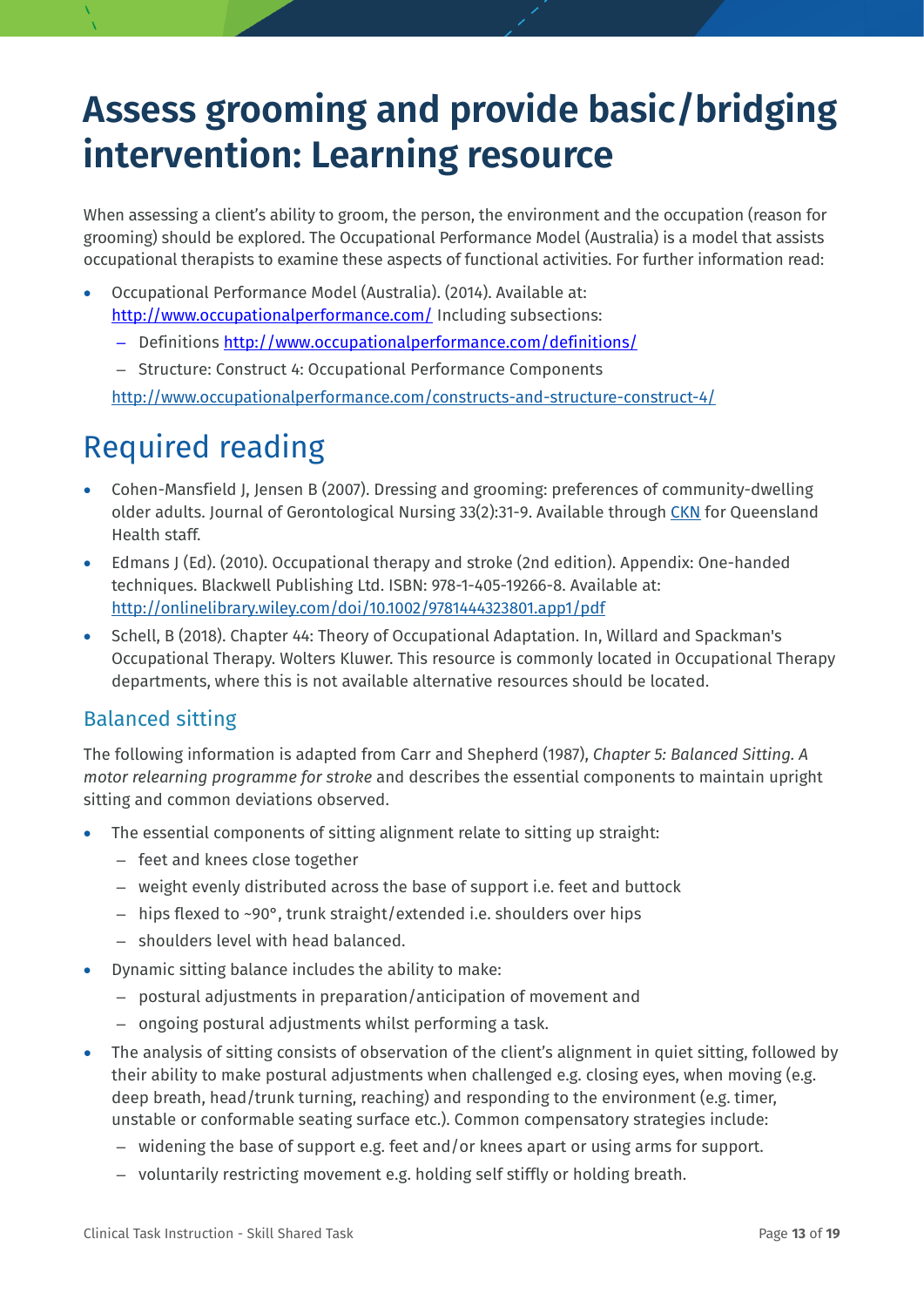- shuffling feet instead of making postural adjustments to maintain balance.
- seeking hand support e.g. grabbing at surfaces to increase the base of support.
- leaning forward/backwards when the task requires body weight to shift sideways, demonstrating poor lateral flexion control.

## Guide to conducting a grooming history

Do you normally perform face washing, brushing hair (including tying up/applying clips), brushing teeth, application of creams, facial shaving, and/or applying make-up?

Ask the client if they complete each task, as listed above. For each task they complete, ask the followup questions below.

#### Follow up question

- If the answer is "no" for the tasks in the question above, determine the reason for this e.g. cultural or not required (wears a beard, is bald, does not like make-up). If non-performance of the task poses a hygiene risk, discuss with the medical team e.g. client has obvious oral or skin infections, wounds, macerated skin appearance, cradle cap or head lice.
- If the answer is "yes" for the tasks listed above:
	- in what order do you perform the tasks?

This question assists in determining the order for task assessment. Generally, in the assessment, low risk tasks are performed first to reduce the risk of harm i.e. face washing, brushing hair (including tying up/applying clips), brushing teeth, application of creams, facial shaving and/or applying make-up. If the client has an alternative preference and the risk is not greater, consider swapping the task order e.g. client prefers to brush their hair last, or apply creams immediately after face washing.

– where do you perform it?

This question assists in determining the location for the assessment and the set-up requirements. The location may include bathroom sink, shower, bowl/mirror at the kitchen table or bedroom. If the client performs the task in the shower, determine if this is in sitting or standing. If in standing, refer to the Limitations section in this CTI.

– how do you do it?

This question assists in determining the equipment required and personal preferences see *Table 1: Common grooming equipment* for details and *Table 2: Clinical reasoning guide to grooming assessment*.

#### Additional grooming tasks

- There are many other tasks which can be considered to be part of grooming. These may be discussed with the client and include:
	- the cleaning and fitting of glasses, hearing aids, dentures, wigs and personal alarms. If the client requires these items, they should also be included in the *Guide to conducting a grooming history – follow up questions* and as part of the assessment process.
	- applying deodorant. Deodorant may be considered to be part of the dressing or grooming process. If the client is not undertaking a dressing assessment (and therefore being assessed for the application of deodorant), repeat the questions (listed above) in relation to the application of deodorant. The application of deodorant is low risk for injury and therefore should occur earlier in the assessment.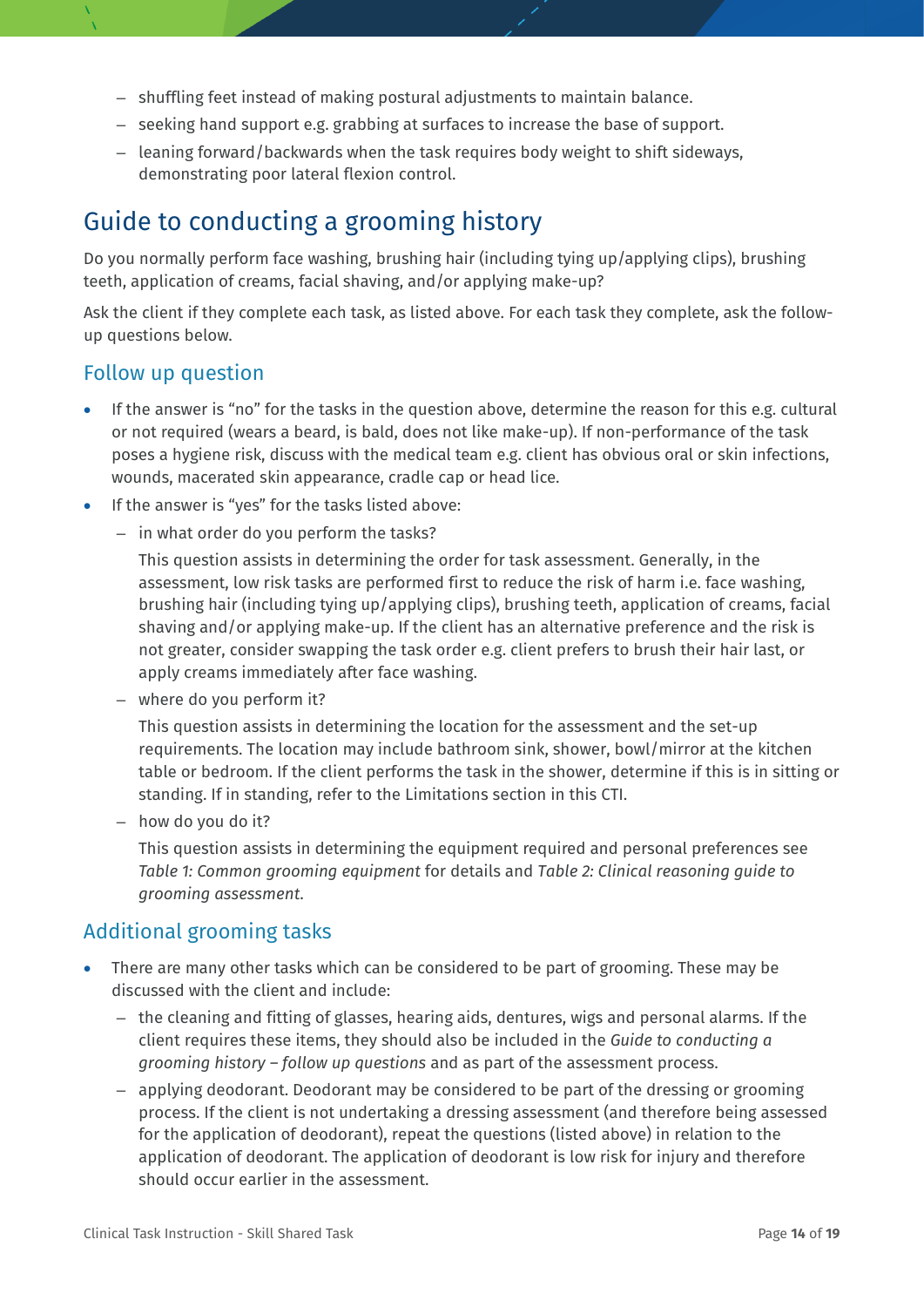– cutting toe nails and finger nails, nail filing/buffing and polishing, eyebrow shaping, hair removal using tweezers, shaving or waxing regimes (bikini, legs, underarms), masks, home hair colouring, etc. If the client wishes to perform these tasks but is experiencing difficulty, the skill share-trained health professional should discuss alternative access options with the client including assistance from family members, beautician/hairdressing services, podiatrist, community services, etc. If the client is unable to access appropriate services, liaise with a health professional with expertise in the task.

### Conducting a grooming assessment

Common equipment required for the assessment of grooming is listed in Table 1 (see below).

Table 2 provides a clinical reasoning guide for grooming assessment (see below).

| <b>Task</b>            | <b>Equipment</b>                                                                                                     |
|------------------------|----------------------------------------------------------------------------------------------------------------------|
| Face washing           | Face washer, soap, water.                                                                                            |
|                        | Variations include:                                                                                                  |
|                        | • taps or bowl for water                                                                                             |
|                        | • soap cake, liquid/pump soap, lux flakes.                                                                           |
| Deodorant              | Roll on/spray/crystal rock/none.                                                                                     |
| <b>Brushing hair</b>   | Brush or comb, clips and/or ties.                                                                                    |
|                        | Clients may also wish to use a hair dryer, curlers, straightening iron<br>or curling wands as part of hair grooming. |
| <b>Brushing teeth</b>  | Toothbrush and toothpaste.                                                                                           |
| (including the use of  | Variations include:                                                                                                  |
| toothpaste)            | • toothbrush, suction brush, electric toothbrush or denture wash                                                     |
|                        | tube of toothpaste, charcoal/baking soda tin or mouthwash.                                                           |
| Application of creams  | Sunscreen, moisturiser, shaving cream or foundation.                                                                 |
|                        | Variations relate to containers: tubs, tubes, pump dispensers etc.                                                   |
| Shaving                | Razor or electric.                                                                                                   |
|                        | Shaving cream/gel/soap/lathering brush.                                                                              |
| Application of make-up | Sponges, brush, applicators, liner pencil & sharpener, etc.                                                          |

#### **Table 1: Common grooming equipment**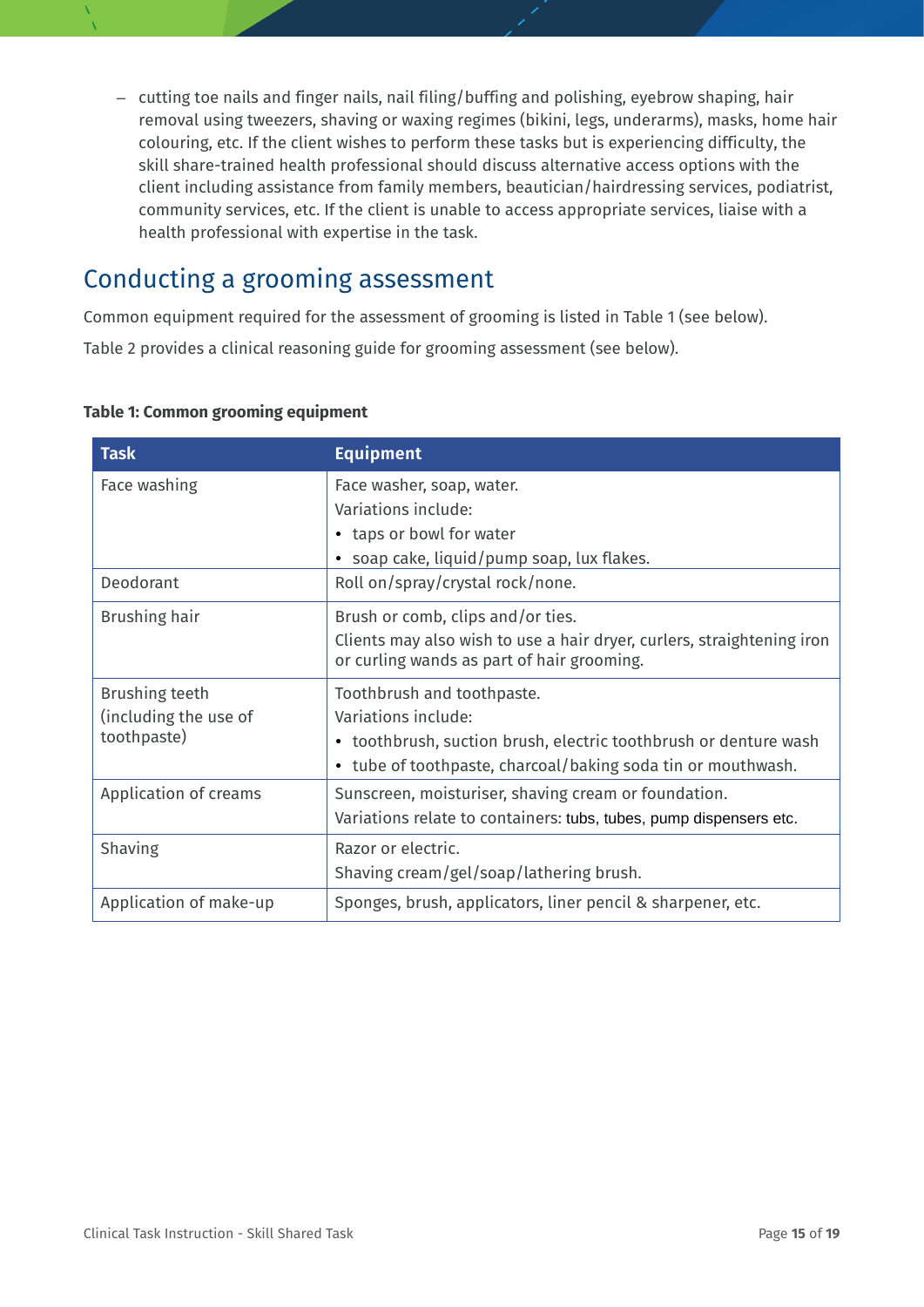#### Clinical Task Instruction - Skill Shared Task Page **16** of **19**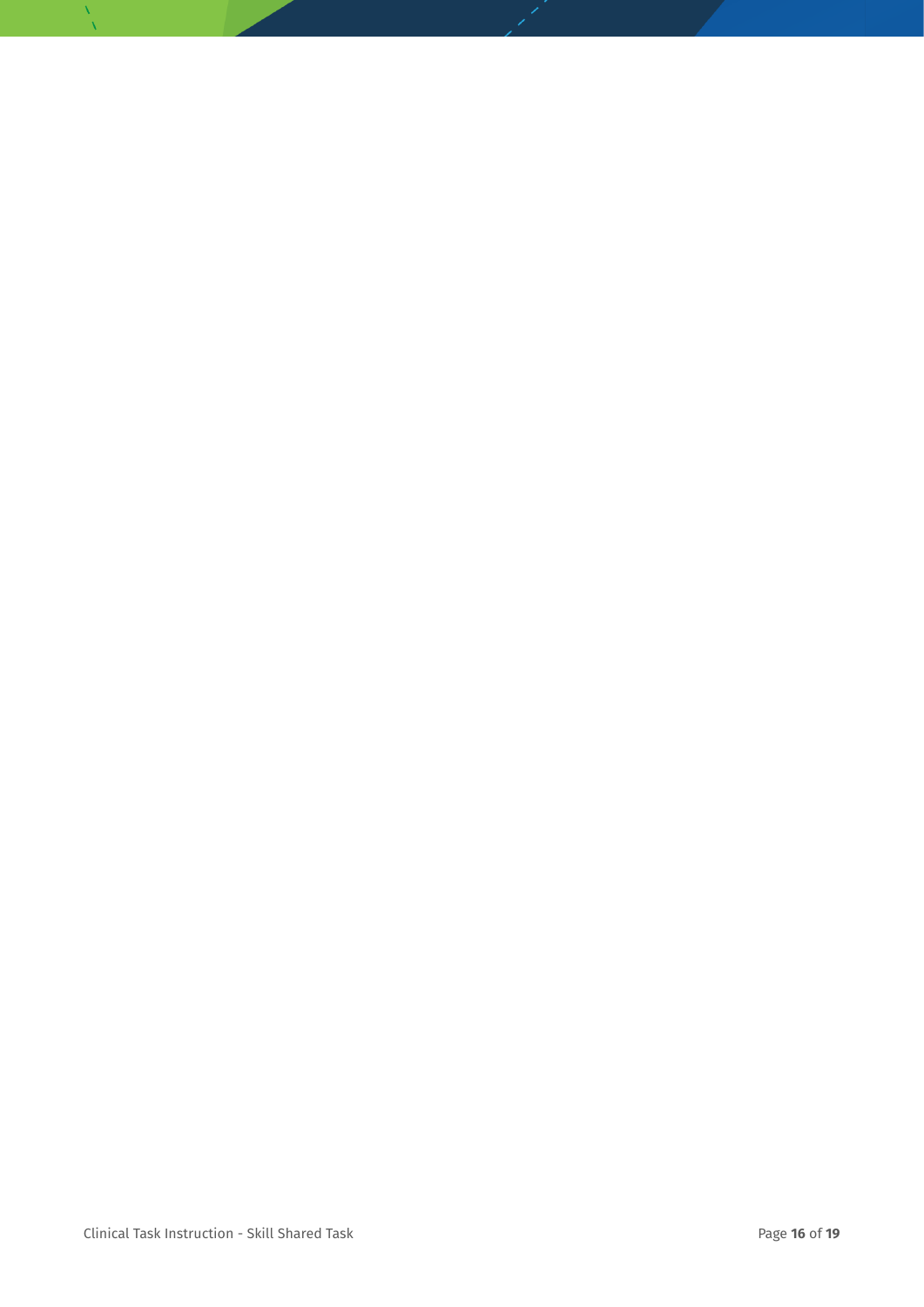#### **Table 2: Clinical reasoning guide to grooming assessment**

<span id="page-16-0"></span>

| <b>Assessment</b><br>component | <b>Observation performance criteria</b>                                                                                                                                                                                                                                                                                     | <b>Potential deficits</b>                                                                                                                             | <b>Compensatory strategies</b>                                                                                                                                                                                                                                                                                                                                                                                                                               |
|--------------------------------|-----------------------------------------------------------------------------------------------------------------------------------------------------------------------------------------------------------------------------------------------------------------------------------------------------------------------------|-------------------------------------------------------------------------------------------------------------------------------------------------------|--------------------------------------------------------------------------------------------------------------------------------------------------------------------------------------------------------------------------------------------------------------------------------------------------------------------------------------------------------------------------------------------------------------------------------------------------------------|
| <b>Upper limb function</b>     | The client is able to use both<br>hands/arms in a coordinated fashion<br>during the task including able to<br>manipulate equipment safely and<br>effectively. This includes adequate<br>strength and control to move the<br>upper limb to the required positions<br>and manipulate equipment<br>appropriately for the task. | • Muscle weakness and control<br>e.g. unable to reach head, neck<br>and/or face, inability to grasp<br>and manipulate items<br>effectively.           | • Increase proximal support e.g. elbow on the<br>bench.<br>• Contralateral upper limb assistance or gripping<br>item between thighs during task e.g. for the<br>removal of lids and caps.<br>• Adaptive equipment e.g. suction cap nail brush<br>to brush dentures; use of a liquid soap<br>dispenser; built up, long handled or<br>lightweight brush/comb; slide clips; electric or<br>suction toothbrush; toothpaste dispenser; jar<br>vs tube containers. |
| Initiation and<br>completion   | The client recognises when to<br>commence the task and when the task<br>is completed.<br>This also includes persevering with the<br>task if there is a challenge.                                                                                                                                                           | • Cognition e.g. perseverance on<br>an aspect of the task, not<br>completing all aspects of the<br>task.<br>• Neuromuscular control e.g.<br>freezing. | • Verbal cueing e.g. "what part comes/happens<br>next?", "have you completed the task?"<br>• Physical prompt e.g. provide toothpaste or<br>guide hand to mouth.                                                                                                                                                                                                                                                                                              |
| Concentration and<br>attention | The client is able to maintain attention<br>during the task. This includes avoiding<br>distractions.                                                                                                                                                                                                                        | • Cognition                                                                                                                                           | • Reduce distractions e.g. turn the TV off, close<br>the door, avoid conversation, reduce/limit<br>object selection choice.                                                                                                                                                                                                                                                                                                                                  |
| Foresight and<br>planning      | The client is able to plan out the task<br>and any required equipment.                                                                                                                                                                                                                                                      |                                                                                                                                                       | • Verbal cueing and physical prompting (see<br>above).                                                                                                                                                                                                                                                                                                                                                                                                       |
| Memory and<br>recognition      | The client is able to recall the purpose<br>of the task and the equipment<br>required.                                                                                                                                                                                                                                      |                                                                                                                                                       |                                                                                                                                                                                                                                                                                                                                                                                                                                                              |
| Problem solving                | The client is able to identify and solve<br>a problem if presented.                                                                                                                                                                                                                                                         |                                                                                                                                                       |                                                                                                                                                                                                                                                                                                                                                                                                                                                              |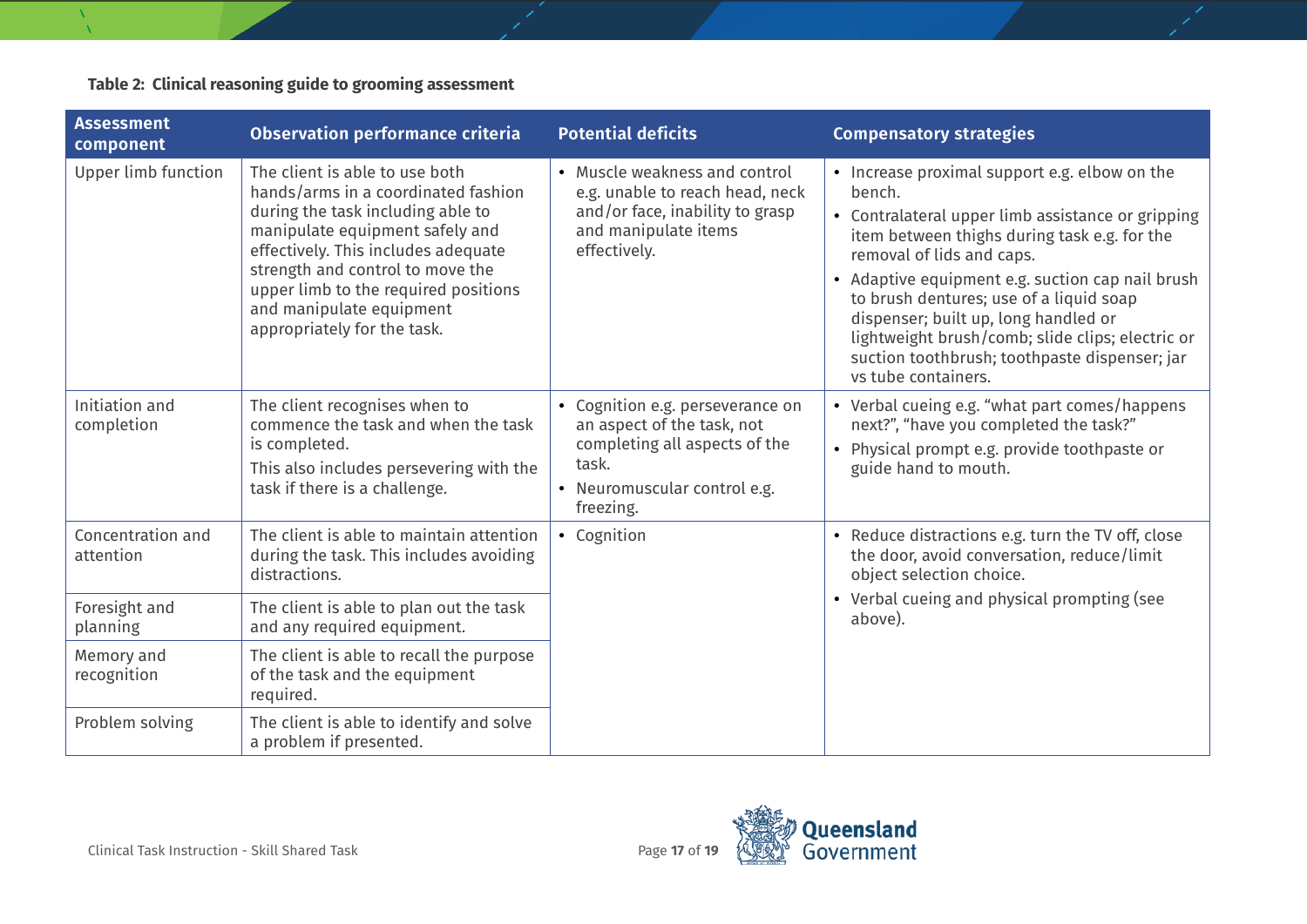| <b>Assessment</b><br>component | <b>Observation performance criteria</b>                                                                                                                                                                | <b>Potential deficits</b>                                                      | <b>Compensatory strategies</b>                                                                                                                                                                                  |
|--------------------------------|--------------------------------------------------------------------------------------------------------------------------------------------------------------------------------------------------------|--------------------------------------------------------------------------------|-----------------------------------------------------------------------------------------------------------------------------------------------------------------------------------------------------------------|
| Orientation                    | The client is able to locate equipment<br>and orientate equipment in relation to<br>the body or other equipment.<br>The client is able to navigate/orientate<br>to the assessment area.                | • Vision<br>• Cognition<br>• Range of motion and strength of<br>the upper limb | • Magnifying mirror<br>• Placements of objects in visual field<br>• Limit the object selection choice<br>• Verbal cueing and physical prompting (see<br>above)<br>• Physical assistance to orientate equipment. |
| Sequencing                     | The client is able to perform the task in<br>an appropriate order.                                                                                                                                     | • Cognition<br>• Vision                                                        | • Ensure all equipment is in the client's visual<br>field<br>• Verbal and visual cue to correct sequencing<br>• Reduce the object selection choice.                                                             |
| Pace                           | The task was completed in a timely<br>manner that is suitable for the client's<br>condition and improves the client's<br>quality of life.                                                              | • Cognition,<br>• Physical capacity                                            | • Reduce distractions e.g. turn TV off, close door,<br>avoid conversation, etc.<br>• Verbal cueing and physical prompting.<br>• Physical assistance<br>• Pacing.                                                |
| Judgment and safety            | The client is aware of potential<br>dangers and is able to modify<br>performance accordingly.<br>The client causes no harm to self,<br>others or the environment. Near miss<br>incidents do not occur. | • Cognition                                                                    | • Verbal cueing and physical prompting<br>• Cease task to prevent harm.                                                                                                                                         |
| Effectiveness                  | Despite the deficits, was the task<br>completed?                                                                                                                                                       | • Yes/No criteria                                                              | • Level of assistance<br>• Compensatory strategies as above.                                                                                                                                                    |